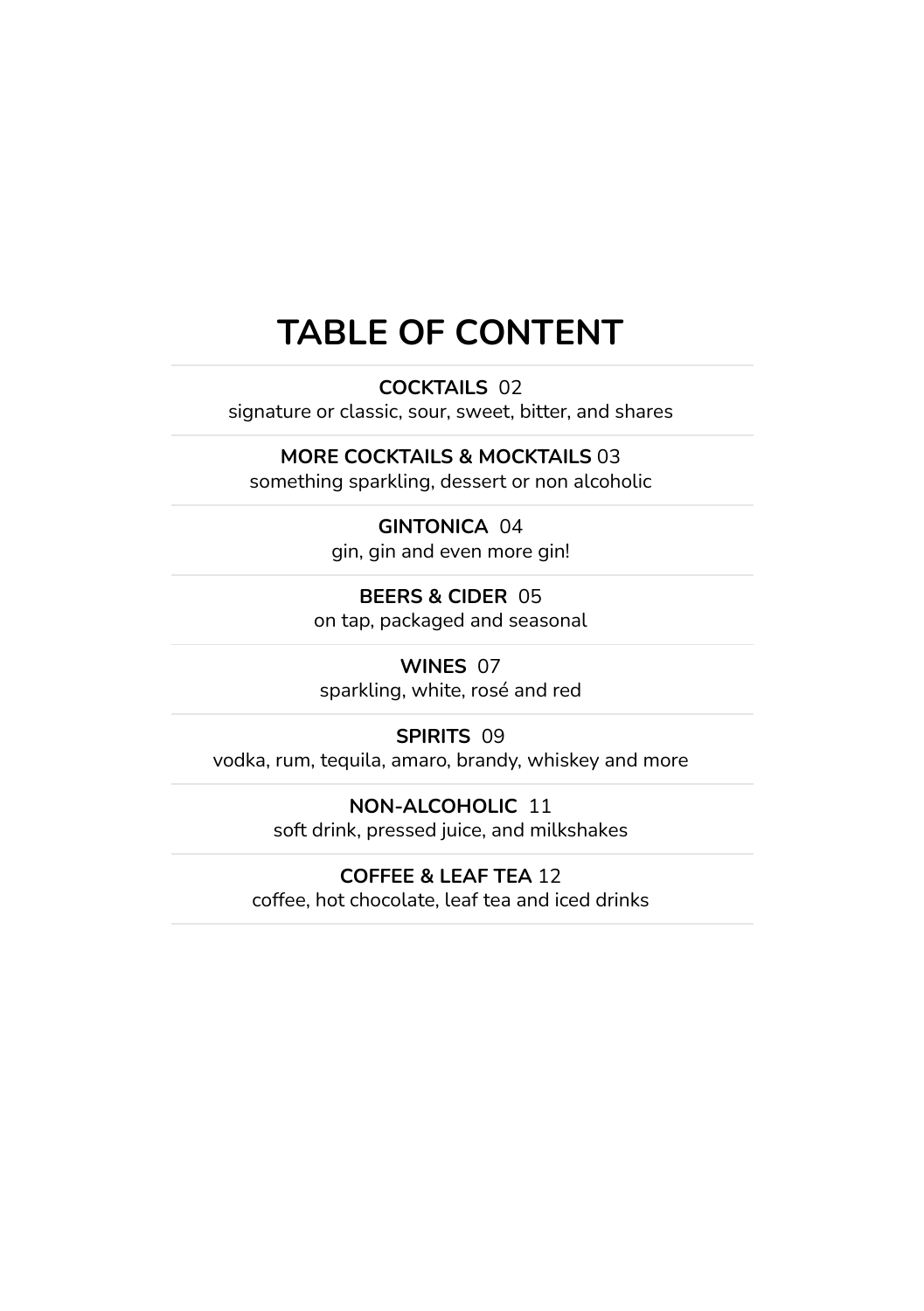# **COCKTAILS GLS** | **JUG**

| <b>THE FRUITY</b>                                                                                                                                                        |         |
|--------------------------------------------------------------------------------------------------------------------------------------------------------------------------|---------|
| Bellini (V, VG, DF, GF)<br>Sparkling wine, peach liqueur, peach puree                                                                                                    | 16      |
| Lotus Spritz (V, VG, DF, GF)<br>Elderflower syrup, sparkling wine, fresh mint, fresh lime, soda                                                                          | 16   42 |
| Amberton Purple Tea (V, VG, DF, GF)<br>Citron Vodka infused blue flowers, peach puree, grapefruit syrup, soda, lemon                                                     | 18      |
| Lavender by the Lighthouse (V, GF)<br>Vodka, Malibu coconut, lavender syrup, coconut cream, lemon                                                                        | 17      |
| Sandy Feet (V, VG, DF, GF)<br>Vanilla vodka, Malibu, passionfruit, orange, pineapple, coconut                                                                            | 18   46 |
| Passionfruit Pavlova Martini (V, DF, GF)<br>Gin, elderflower, passionfruit, applejuice, agua faba                                                                        | 18      |
| Pink Gin Spritz (V, VG, DF, GF)<br>Pink Gin, Campari, prosecco, lemonade                                                                                                 | 16 42   |
| Sunset in Eglinton (V, VG, DF, GF)<br>Pink Gin, peach puree, apricot brandy, orgeat, orange essence, lemon                                                               | 19      |
| THE CLARIFIED                                                                                                                                                            |         |
| New York Sour (V, GF)<br>Benchmark bourbon, lemon, simple syrup, float of Pinot Noir                                                                                     | 18      |
| Jerry Thomas Black Tea Milk Punch 1862 (V, GF)<br>Tawny port, cachaca sugar cane, black tea, lemon, whey                                                                 | 17      |
| <b>THE CLASSIC</b> - with a little Amberton flair                                                                                                                        |         |
| Walnut and Maple Old Fashioned (V, VG, DF, GF)<br>Benchmark bourbon, maple, walnut tincture, chocolate bitter                                                            | 17      |
| Strawberry Smoked Negroni (V, VG, DF, GF)<br>Campari infused cocoa nibs, red vermouth, bulldog gin, smoke                                                                | 18      |
| <b>Singapore Sling <math>(V, VG, DF, GF)</math></b><br>Pink gin, cherry brandy, triple sec, pineapple, orange, orange, bitters, lemon                                    | 16 42   |
| Tonka & Charred Pineapple Tommy Margarita (V, VG, DF, GF)<br>65*C infused charred pineapple tequila, agave, lime, shaved tonka bean                                      | 17      |
| Barrel aged Chocolate Martinez (V, DF, GF)<br>Old Tom gin, red & dry vermouth, maraschino, chocolate tincture                                                            | 18      |
| Espresso Martini (V, VG, DF, GF)<br>Choose your spirit - Vodka / tequila / rum / peanut butter whisky (V, DF, GF)<br>Espresso, kahlua, chocolate liqueur, orange essence | 18      |

**…Continue next page..**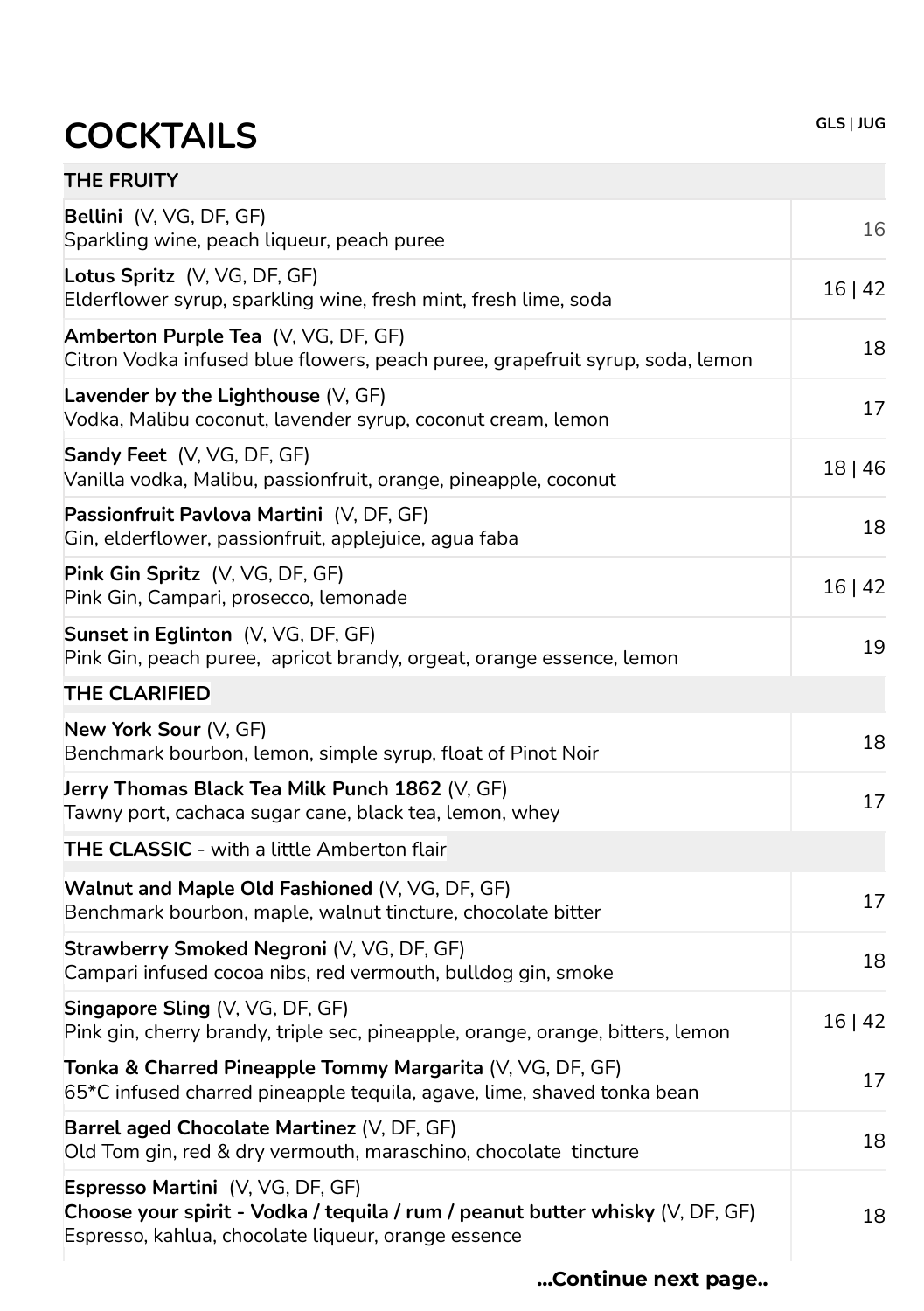| <b>THE SANGRIAS</b>                                                                                                     |       |
|-------------------------------------------------------------------------------------------------------------------------|-------|
| White Sangria (V VG DF GF)<br>Peach liqueur, apricot brandy, apple liqueur, triple sec, sparkling wine, fruit salad     | 15 40 |
| Blueberry & Peach Sangria (V VG DF GF)<br>House blend of liqueurs, blueberry syrup, peach puree, sparkling wine, squash | 15 40 |
| <b>THE BOARDS</b>                                                                                                       |       |
| Gintonica tasting Board (V VG DF GF)<br>3 gin with matching botanicals and tonic                                        | 34    |
| <b>Scotch tasting Board (V VG DF GF)</b><br>3 Scotch to taste from cleaner to smokier                                   | 34    |
| THE STEAMING HOT                                                                                                        |       |
| Mulled ginger beer (V VG DF GF)<br>Hot Ginger beer, Fireball cinnamon, spiced pear reduction                            | 16    |
| Mulled wine (V VG DF GF)<br>Tawny port, triple sec, winter spices                                                       | 16    |
| Hot Coffee ( Irish coffee, Italian Coffee or Baileys coffee) (V GF)<br>Coffee, liqueur of your choice, cream            | 16    |
| <b>DESSERT COCKTAILS</b>                                                                                                |       |
| Not your Nana Eggnog (V, GF)<br>Sherry, tequila, triple sec, apricot brandy, eggs, cream, nutmeg                        | 16    |
| <b>Toblerone</b> (V GF)<br>Baileys, creme de cacao, Frangelico, Kahlua, cream                                           | 16    |
| Affogato ( $V$ GF)<br>Double espresso, vanilla ice cream                                                                | 12    |
| Affogato with Frangelico OR Baileys (V GF)<br>Double espresso, vanilla ice cream, liqueur of choice                     | 16    |
| <b>MOCKTAILS</b>                                                                                                        |       |
| Colada no Colada (V VG DF GF)<br>Pineapple, spiced pear, coconut syrup, coconut cream                                   | 13    |
| <b>Pineapple Punch (V VG DF GF)</b><br>Pineapple, orange, lemonade, grenadine                                           | 13    |
| Orange Passion (V VG DF GF)<br>Passionfruit, orange, lemonade, fresh lime, mint                                         | 13    |
| Virgin Mojito (V VG DF GF)<br>Fresh lime, mint, mint-infused sugar syrup, soda                                          | 13    |
|                                                                                                                         |       |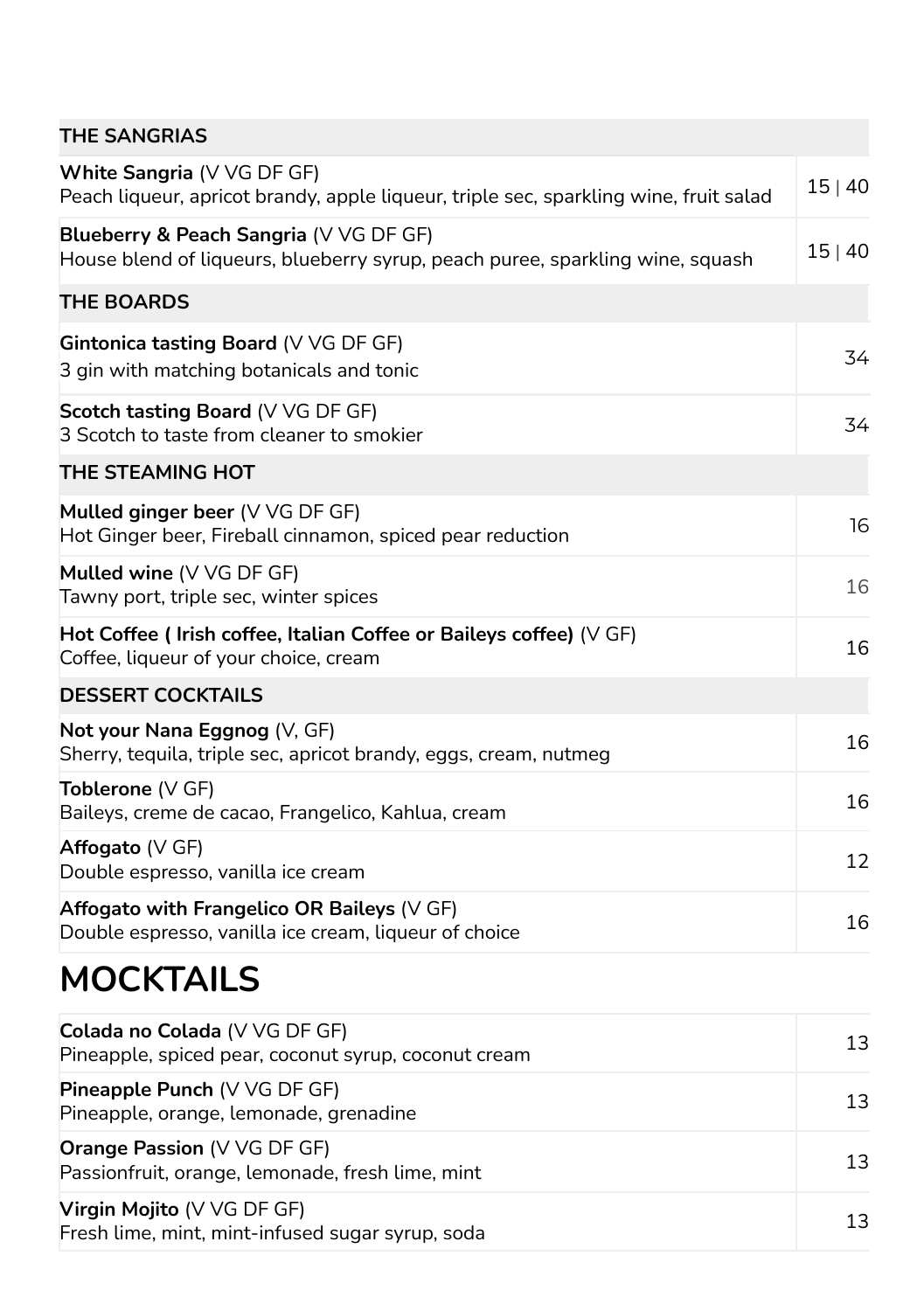### **GINTONICA + MATCHING BOTANICALS**

*all served with Premium Indian Tonic*

| <b>78 Sunset</b> Adelaide Hills, SA<br>Elderflower syrup, lime, strawberries                            | 16 |
|---------------------------------------------------------------------------------------------------------|----|
| <b>Bombay Bramble</b> London, England<br>Strawberries, blueberries, rose petals                         | 14 |
| Bombay Sapphire London, England<br>Lemon, cardamom pods                                                 | 13 |
| <b>Fords</b> London, England<br>Muddled lemon slices, rosemary, lemon bitters                           | 14 |
| Four Pillars Rare Yarra Valley, VIC<br>Yuzu, lime, orange zest, black pepper                            | 15 |
| Four Pillars Bloody Shiraz Yarra Valley, VIC<br>Orange slices, rosemary, served with lemon squash       | 15 |
| Ginversity 'Botanicals' Margaret River, WA<br>Lime, kaffir lime leaves, rose petals                     | 16 |
| Greenalls Wild Berry London, England<br>Lemon, strawberries, blueberries, served with homemade lemonade | 14 |
| Hayman's Sloe London, England<br>Lemonade, lemon peels, mixed berries                                   | 15 |
| Hayman's London Dry London, England<br>Rosemary, dehydrated lemon                                       | 15 |
| Hendricks Girvan, Scotland<br>Cucumber spiral, cucumber ice cubes                                       | 15 |
| <b>Roku</b> Osaka, Japan<br>Yuzu syrup, ginger, lime                                                    | 14 |
| <b>Scapegrace</b> Christchurch, New Zealand<br>Dehydrated lemon, rose petals                            | 15 |
| Tanqueray 10 Edinburgh, Scotland<br>Chamomile syrup, lemon slices, dehydrated lemon                     | 15 |
| <b>Tanqueray Sevilla</b> Edinburgh, Scotland<br>Orange slices, rosemary, orange bitters                 | 14 |
| Whitley Neil Blackberry London, England<br>Mixed berries, rosemary                                      | 15 |
| Whitley Neil Blood Orange London, England<br>Orange zest, dehydrated orange, orange bitters             | 15 |
| Whitley Neil Raspberry London, England<br>Freeze-dried raspberry, rosemary                              | 15 |
|                                                                                                         |    |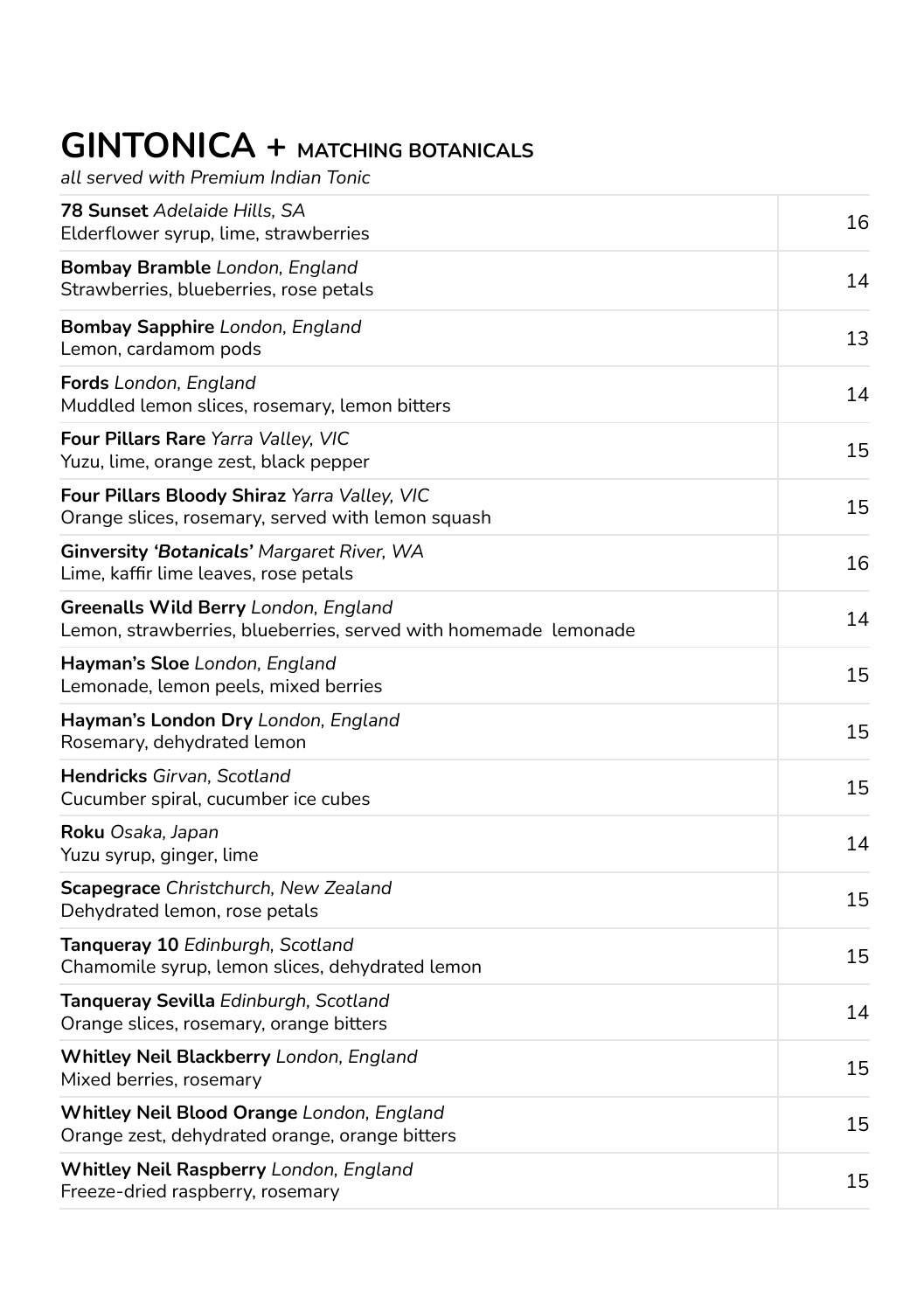#### **BEER ON TAP**

| <b>Professor's Lager</b><br>Swan Valley, WA 4.2%            | 9    |
|-------------------------------------------------------------|------|
| <b>Hahn SuperDry</b><br>Sydney, NSW 3.5%                    | 9.5  |
| <b>Swan Draught</b><br>Thebarton, SA 4.5%                   | 11   |
| Little Creatures 'Rogers' Amber Ale<br>Fremantle, WA 3.8%   | 11   |
| <b>Heineken Lager</b><br>Sydney, NSW 5%                     | 13   |
| Little Creatures Pale Ale<br>Fremantle, WA 5.2%             | 12   |
| <b>Little Creatures Hazy Mid</b><br>Fremantle, WA 3.5%      | 11   |
| <b>Little Creatures "Pacific Ale"</b><br>Fremantle, WA 4.4% | 12   |
| Nail 'VPA' Very Pale Ale<br>Bassendean, WA 6.5%             | 13   |
| James Squire '150 Lashes' Pale Ale<br>Camperdown, NSW 4.2%  | 13   |
| <b>Guinness Stout</b><br>Yatala, QLD 4.2%                   | 12.5 |
| Feral 'Biggie Juice' East Coast IPA<br>Swan Valley, WA 6%   | 13   |
| <b>Matso's Ginger Beer</b><br>Broome, WA 3.5%               | 14   |

**Ask About our rotating Feral Brewpub and our Guest Tap!**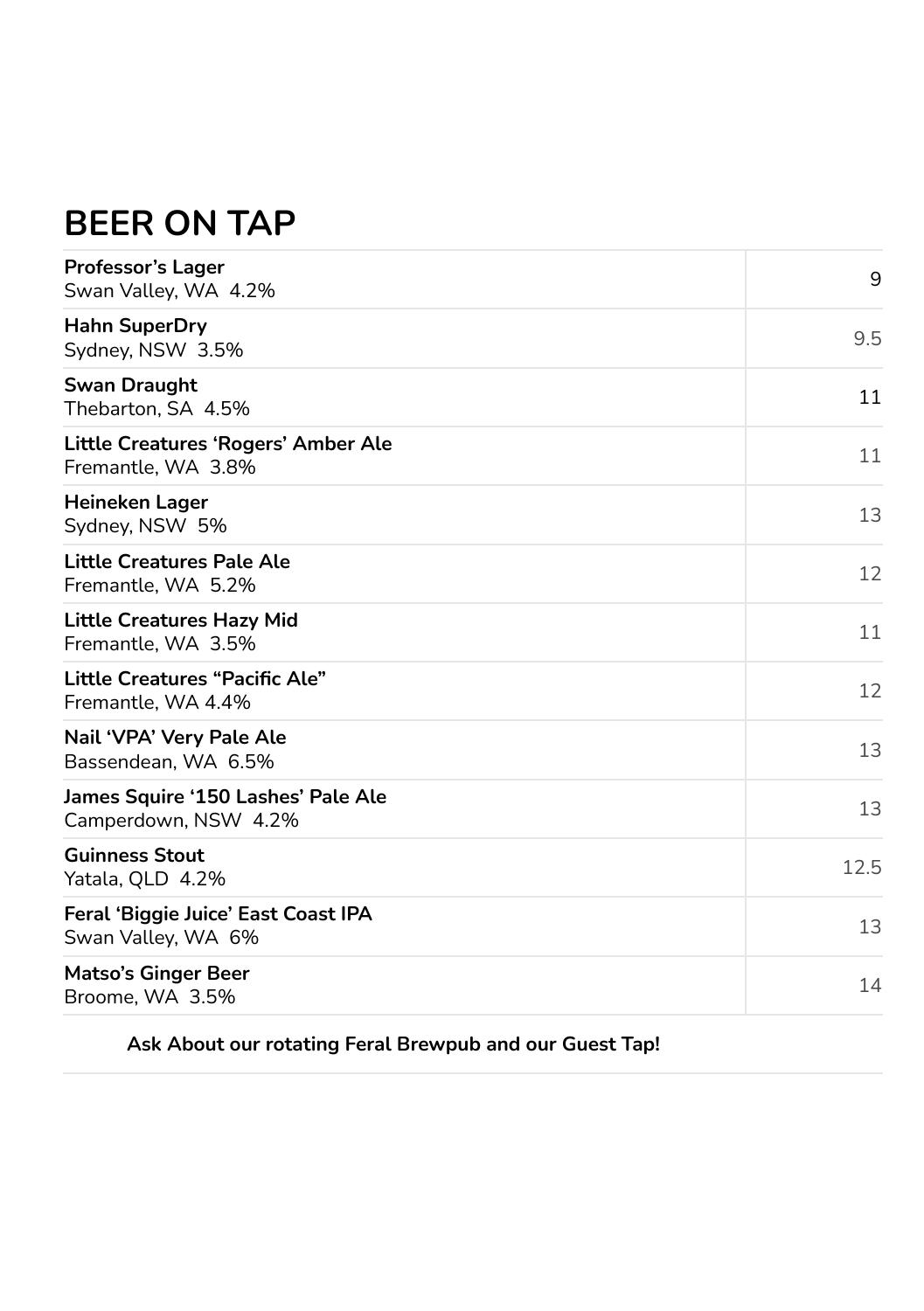#### **PACKAGED BEER**

| <b>Colonial Brewery 'Small Ale'</b><br>Margaret River, WA 3.5% | 9  |
|----------------------------------------------------------------|----|
| Akoya Beer 'Pearl Oyster' Pale Ale<br>Albany, WA 7.5% (750ml)  | 25 |
| Corona 'Pale Lager'<br>Mexico City, Mexico 4.6%                | 10 |
| Hahn Ultra Crisp (Low-Carb) (GF)<br>Sydney, NSW 4.2%           | 9  |
| Carlton Zero 'Non-Alcoholic' Lager<br>Melbourne, VIC 0%        | 8  |
| Gage Roads 'Yeah Buoy' Non Alcoholic XPA<br>Fremantle, WA 0.5% | 9  |
| <b>TAP &amp; PACKAGED CIDER</b>                                |    |
| <b>Funk Perth Apple Cider (Tap)</b><br>Swan Valley, WA 4.8%    | 13 |
| Hills Pear Cider (Bottle)<br>Adelaide Hills, SA 4.7%           | 12 |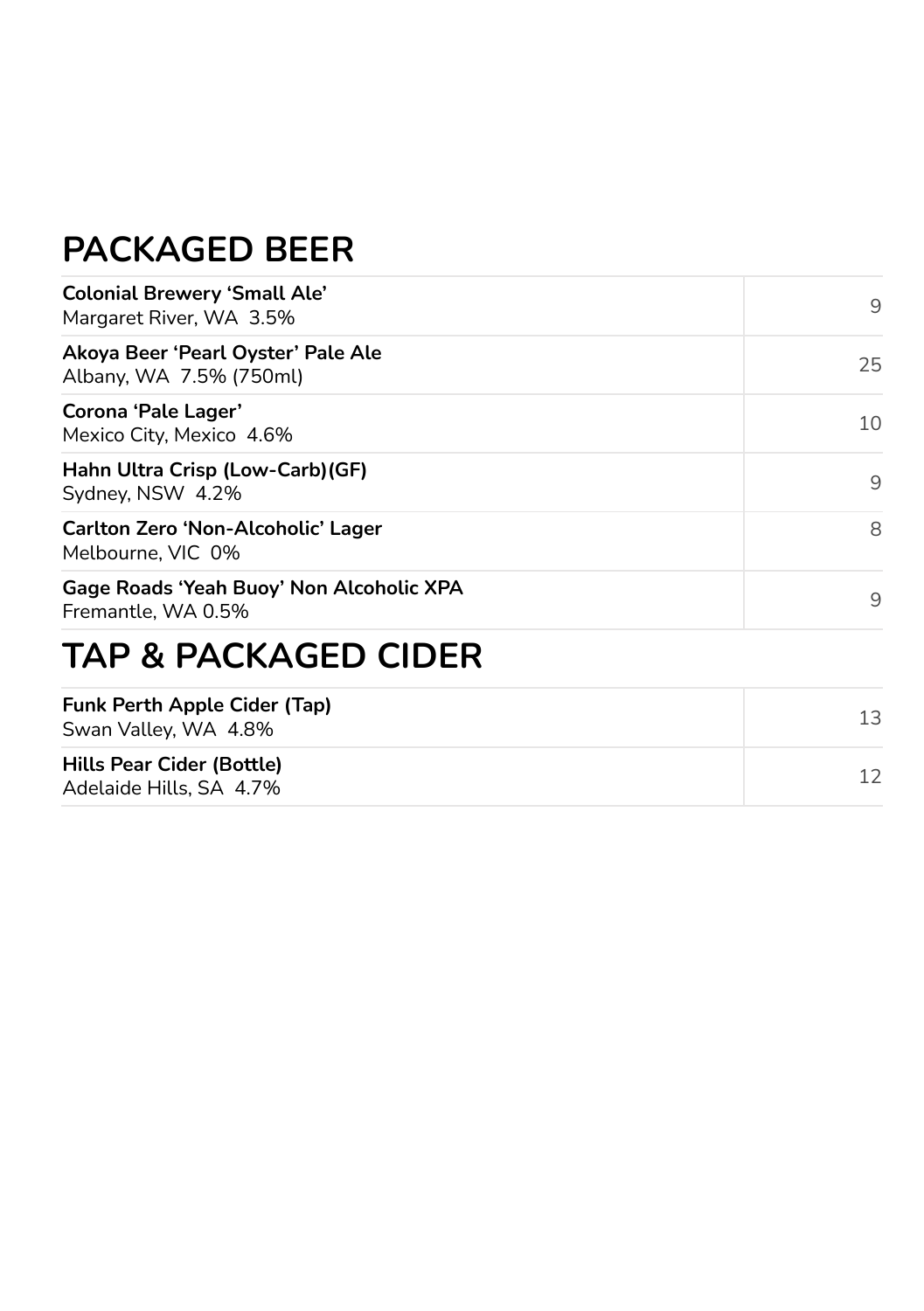| SPARKLING WINE                                                                                        |               |
|-------------------------------------------------------------------------------------------------------|---------------|
| <b>Stonegate Sparkling Chardonnay-Pinot Noir</b><br>Renmark, SA                                       | $9 - 38 $     |
| San Martino DOC "Extra Dry" Prosecco<br>Treviso, Italy                                                | $11$   -   44 |
| Mojo 'Rose' Sparkling Moscato<br>Lang Horne, SA                                                       | $10 -142$     |
| Alexandre Bonnet 'Harmonie de Blancs' Champagne Chardonnay<br><b>Pinot Gris</b><br>Les Riceys, France | 115           |
| <b>WHITE WINE</b>                                                                                     |               |
| <b>Trails SSB</b><br>Great Southern, WA                                                               | 10   24   42  |
| Mt Langi "Billi Billi" Pinot Grigio<br>Grampians, VIC                                                 | 11   24   46  |
| <b>Bellarmine Riesling</b><br>Manjimup, WA                                                            | 48            |
| Te Pa 'Montford' Sauvignon Blanc<br>Marlborough, New Zealand                                          | 12   28   52  |
| <b>West Cape Howe 'Old School' Chardonnay</b><br>Mt Barker, WA                                        | 11   24   44  |
| <b>Faber Vineyard Chardonnay</b><br>Donnybrook / Frankland river, WA                                  | 61            |
| Amelia Park Sémillon Sauvignon Blanc<br>Margaret River, WA                                            | 48            |
| <b>Alkoomi Black label Riesling</b><br>Great Southern, WA                                             | 66            |
| Stella Bella Sauvignon Blanc<br>Margaret River, WA                                                    | 54            |
|                                                                                                       |               |

#### **Marc Bredif Chenin Blanc**  Marc Bredit Chenin Blanc<br>Vouvray, France 14 | 32 | 62

**SPARKLING WINE GLS | HLF | BT<sup>L</sup>**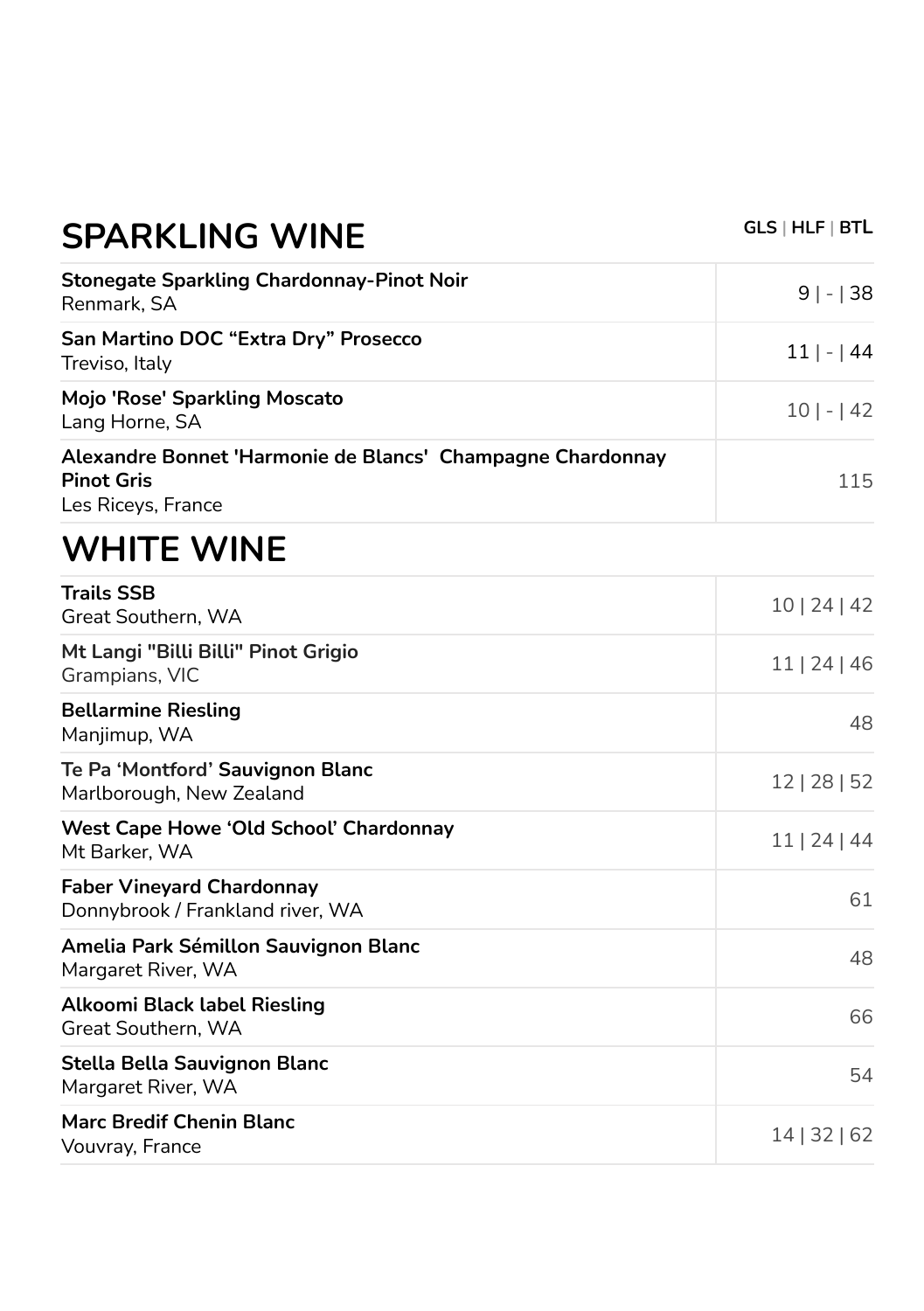| RUJE VVIIVE                                                            |               |
|------------------------------------------------------------------------|---------------|
| Mr Mick Rosé Sangiovese-Tempranillo<br>Clare Valley, SA                | 10   24   44  |
| <b>Pierre et Papa Cinsault</b><br>Languedoc, France                    | 46            |
| Château de Ferragues Cinsault Grenache<br>Provence, France             | 14   34   62  |
| <b>RED WINE</b>                                                        |               |
| <b>Harewood Cabernet, Merlot</b><br>Denmark, WA                        | 40            |
| <b>Purple Ray Shiraz</b><br>Great Southern, WA                         | 10   24   42  |
| Yering Station 'Little Yering' Pinot Noir<br>Yering, VIC               | 11   26   45  |
| Pike & Joyce 'Rapide' Pinot Noir<br>Adelaide Hills, SA                 | 50            |
| <b>Forest Hill Highbury Field Cabernet Sauvignon</b><br>Mt Barker, WA  | 12   28   52  |
| Viticoltori 'Riserva' Chianti Sangiovese<br>Tuscany, Italy             | 13   32   58  |
| <b>Ringbolt Cabernet Sauvignon</b><br>Margaret River, WA               | 62            |
| <b>Vallone Salento Primitivo</b><br>Puglia, Italy                      | 14   32   64  |
| Campo Viejo 'Gran Reserva' Tempranillo<br>Rioja, Spain                 | 16   36   66  |
| Domaine Paul Jaboulet Grenache, Shiraz<br>Cotes du Rhone, France       | 17   38   70  |
| <b>Galafrey Cabernet Sauvignon Magnum (1.5 Litre)</b><br>Mt Barker, WA | 18   40   145 |

**ROSÉ WINE GLS | HLF | BTL**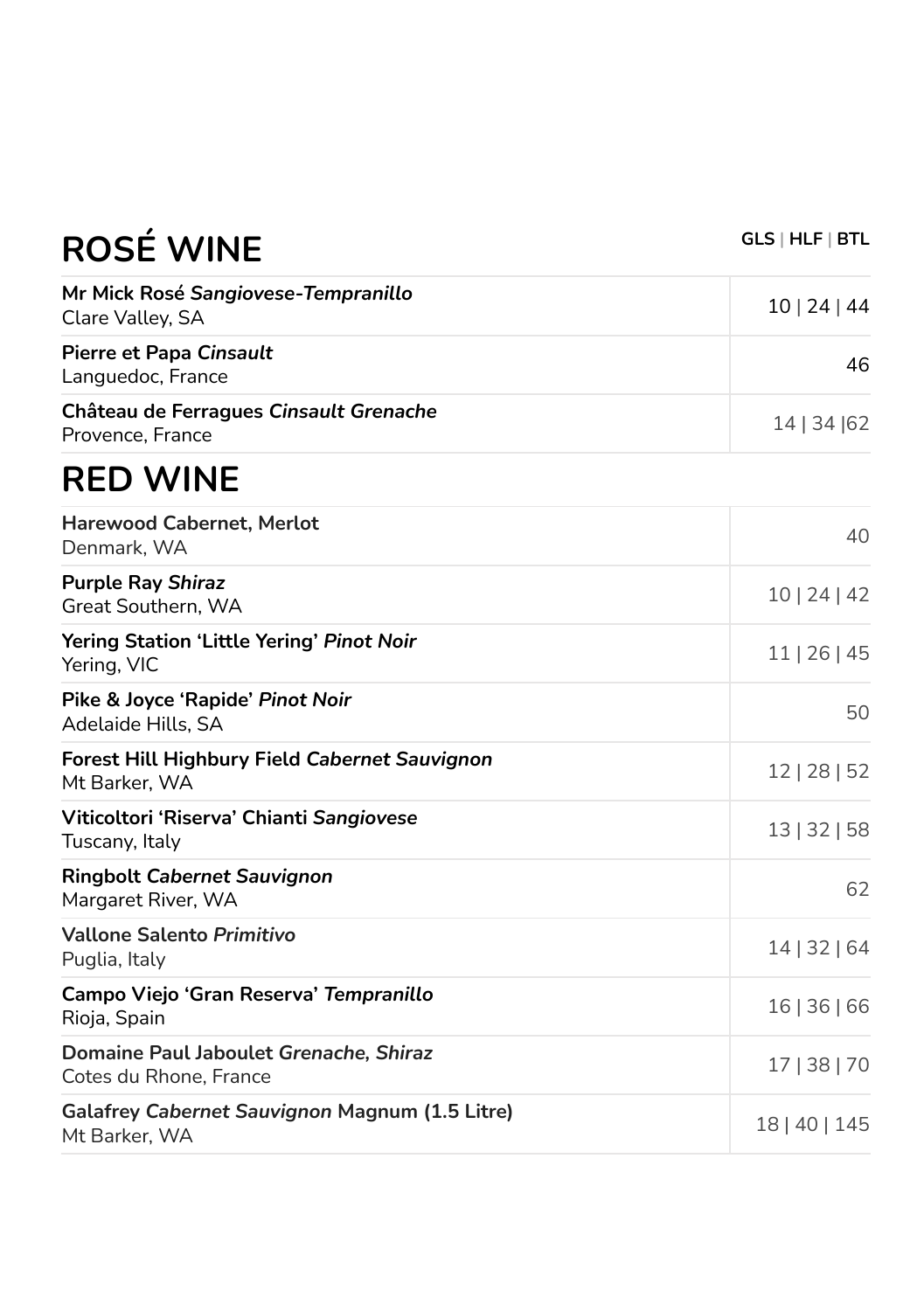# **VODKA**

| Moskowskaya Latvia               | 10               |
|----------------------------------|------------------|
| <b>Absolut Citron Sweden</b>     | 10 <sup>1</sup>  |
| <b>Absolut Grapefruit Sweden</b> | 10               |
| <b>Absolut Vanilla Sweden</b>    | 10               |
| <b>Grey Goose France</b>         | 14               |
| Sausage Tree Ireland             | 15               |
| Haku Japan                       | 13 <sup>13</sup> |

# **RUM**

| <b>Bacardi Carta Blanca</b> Puerto Rico | 10. |
|-----------------------------------------|-----|
| <b>Bati Dark Fiji</b>                   | 11  |
| Captain Morgan Jamaica                  | 10. |
| <b>Kraken United States</b>             | 12. |
| Sailor Jerry Caribbean                  |     |

# **TEQUILA**

| <b>Espolon Silver Mexico</b>     |  |
|----------------------------------|--|
| <b>Herradura Reposado</b> Mexico |  |

## **AMARO**

| Averna Italy     |  |
|------------------|--|
| Montenegro Italy |  |

# **BRANDY / COGNAC**

| Santiago Queirolo Pisco Quebranta Peru |     |
|----------------------------------------|-----|
| <b>St Agnes VS France</b>              |     |
| <b>Hennessy VSOP</b> France            | 15. |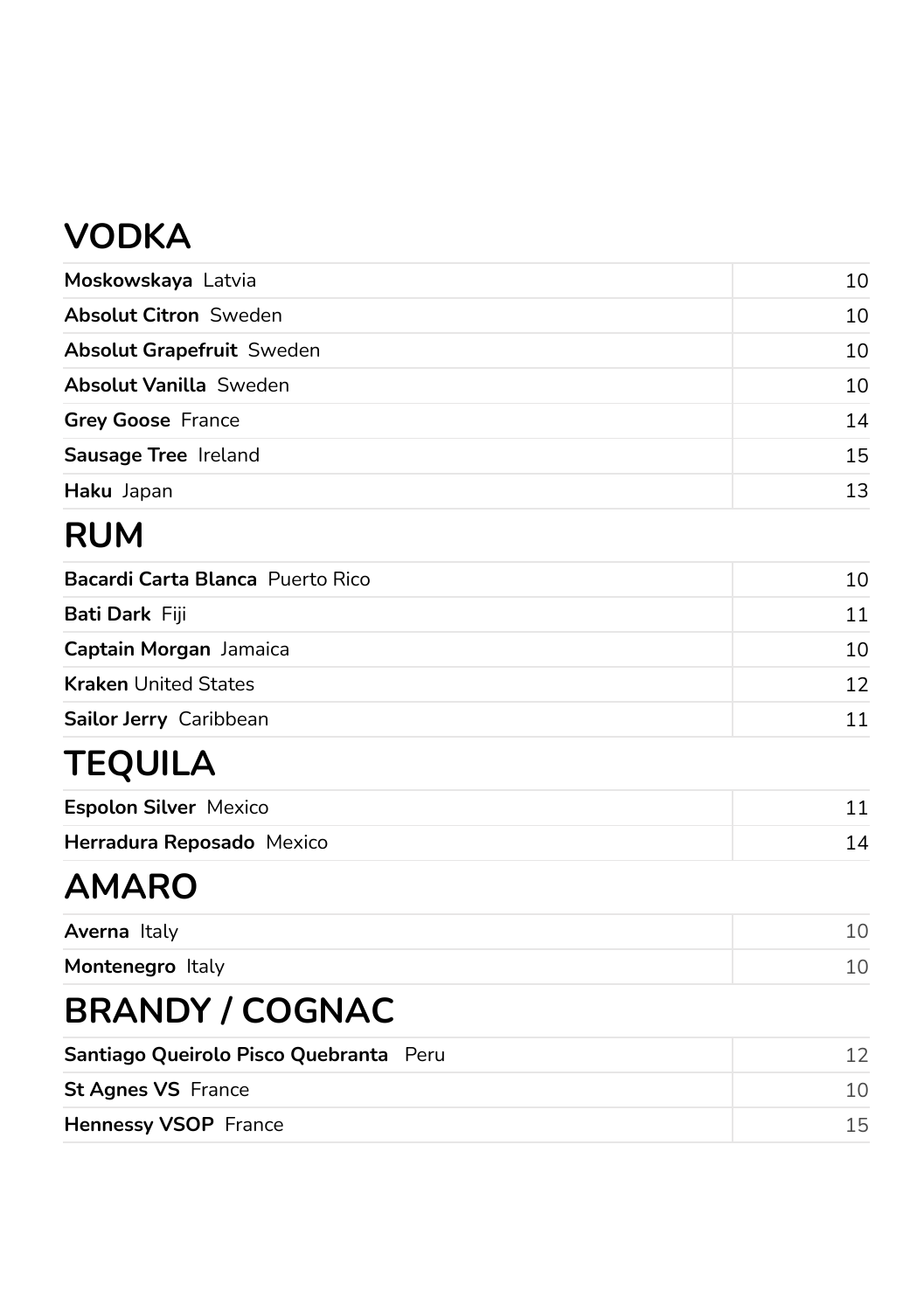# **SCOTCH WHISKY**

| <b>Bowmore N.01 Scotland</b>        | 15 |
|-------------------------------------|----|
| Caol Ila 12yo Scotland              | 19 |
| Johnnie Walker 'Red Label' Scotland | 11 |
| Laphroaig 'Select' Scotland         | 16 |
| <b>Oban 14yo Scotland</b>           | 21 |
| <b>Ballantine's Scotland</b>        | 11 |
| Talisker 10yo Scotland              | 17 |
| <b>Teacher's Scotland</b>           | 10 |

### **WHISKEY**

| <b>Southern Comfort United States</b>  | 10              |
|----------------------------------------|-----------------|
| Jameson Ireland                        | 11              |
| <b>Gentleman Jack United States</b>    | 14              |
| <b>Jack Daniel's United States</b>     | 10              |
| Jack Daniel's Apple Jack United States | 11              |
| Kurayoshi "The Tottori" Japan          | 16              |
| Suntory "Toki" Japan                   | 12 <sup>2</sup> |
| Nikka "From the Barrel" Japan          | 22              |
| The Yamazaki Japan                     | 30              |

### **BOURBON**

| <b>Woodford Reserve United States</b> | 14  |
|---------------------------------------|-----|
| <b>Benchmark United States</b>        | 1 O |
| <b>Maker's Mark United States</b>     | 11  |
| <b>Buffalo Trace United States</b>    | 1 O |

### **RYE**

| <b>Canadian Club</b> Canada      |  |
|----------------------------------|--|
| <b>Canadian Club 8 yr Canada</b> |  |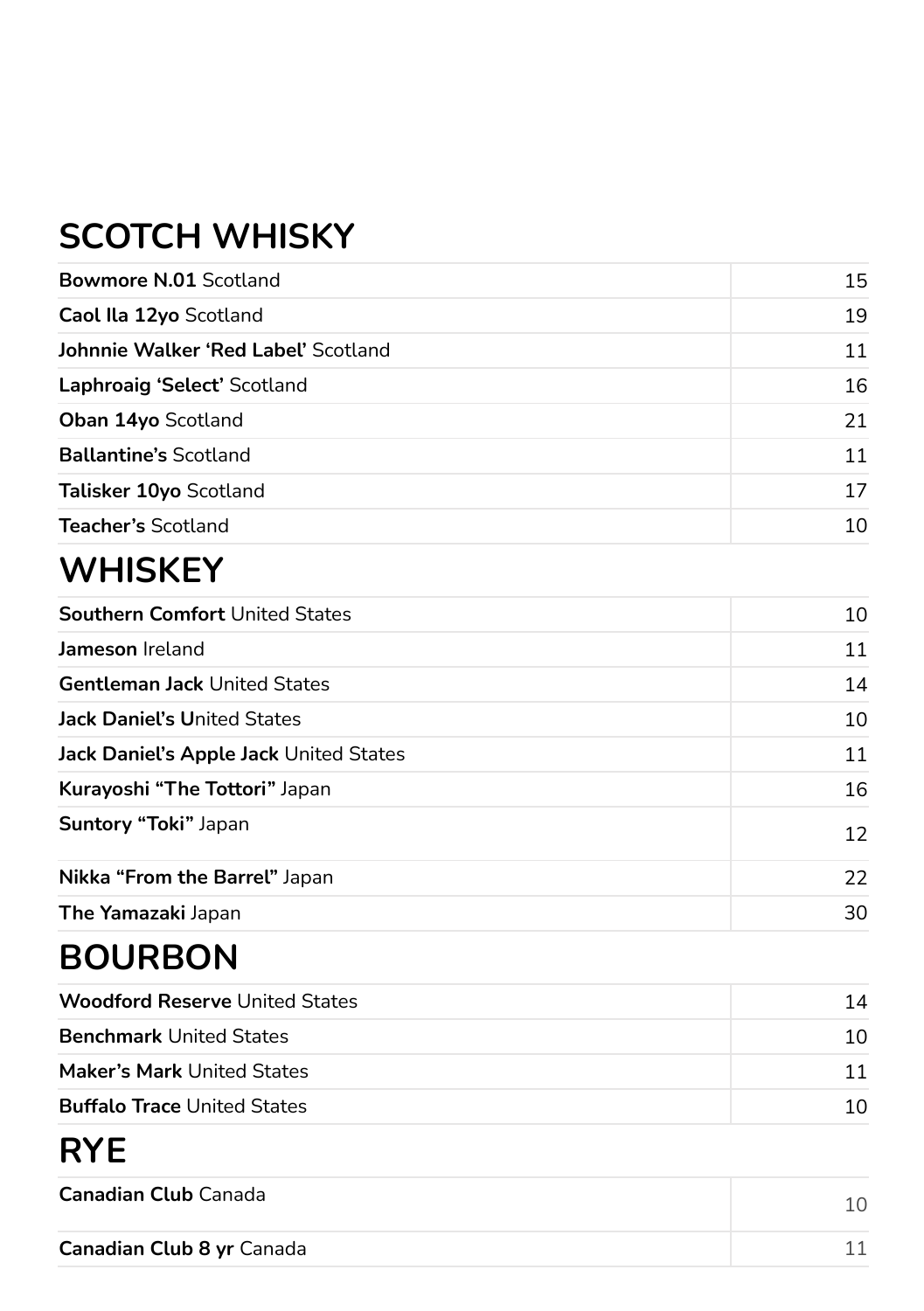## **SOFT DRINK**

| Pepsi, Pepsi Max, Solo, Lemonade or Ginger Ale                              | 6   |
|-----------------------------------------------------------------------------|-----|
| <b>Lemon Lime and Bitter or Soda Lime and Bitter</b>                        | 6.5 |
| <b>BOTTLED JUICE</b>                                                        |     |
| Orange, Apple, Cranberry or Pineapple                                       | 6   |
| <b>NOAH'S CREATIVE JUICES</b>                                               |     |
| <b>Crushed Apple</b>                                                        | 7   |
| <b>Valencia Orange</b>                                                      | 7   |
| <b>Pink Juice</b><br>Apple, coconut water, banana, raspberry, lychee, guava | 7.5 |
| <b>Tropical Juice</b><br>Apple, nectarine, pineapple, coconut water, lime   | 7.5 |
| <b>Red Juice</b><br>Apple, guava, blackcurrant, blueberry, strawberry       | 7.5 |
| <b>Green Juice</b><br>Apple, peach, kiwi, mango, lime                       | 7.5 |
| <b>MILKSHAKES</b>                                                           |     |
| Strawberry, chocolate, banana, caramel, spearmint or vanilla                | 8   |